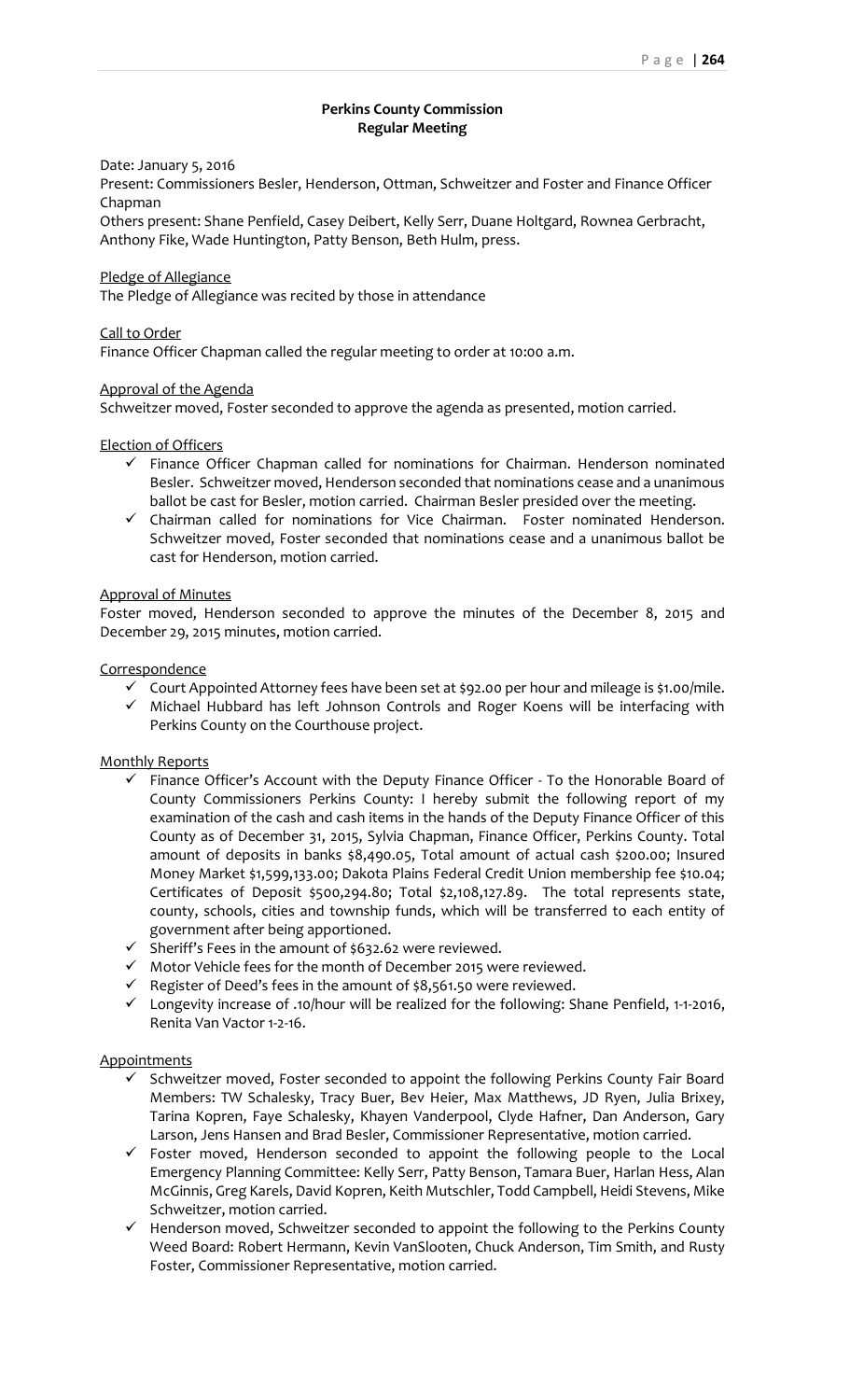- $\checkmark$  Schweitzer moved, Foster seconded to appoint the following to the Mental Health Board: Tim Parmley, Patty Benson and Dan Kvale, motion carried.
- $\checkmark$  Henderson moved, Foster seconded to appoint Loyson Carda as Veteran Service Officer for Perkins County, motion carried.

#### Designation of Legal Newspapers

Foster moved, Schweitzer seconded to appoint the Bison Courier and Dakota Herald as legal newspapers for Perkins County, motion carried.

# Per Diem Set

Foster moved, Ottman seconded to set the mileage per diem rate at the current state rate, motion carried.

# Election

Schweitzer moved, Ottman seconded to recognize Primary Election Date of June 7, 2016 from 7:00 am to 7:00 pm MDT and General Election date of November 8, 2016 from 7:00 am to 7:00 pm MT, and the polling places listed below, motion carried.

| Precinct       | Towns/Townships                                                                                                                    | <b>Polling Place</b>                                                     |
|----------------|------------------------------------------------------------------------------------------------------------------------------------|--------------------------------------------------------------------------|
| 1              | All within the city limits of the City of Lemmon<br>North of Fourth Street and East of Main Street                                 | <b>Beehler Community Center</b><br>203 Main Avenue<br>Lemmon, SD 57638   |
| $\overline{2}$ | Horse Creek, Viking, Grand River, Wilson,<br>Duck Creek, Lodgepole, Glendo, Sidney &<br><b>Fredlund Townships</b>                  | Lodgepole Hall<br>11006 SD Hwy 75<br>Lodgepole, SD 57640                 |
| 3              | Within the city limits of the City of Lemmon,<br>South of Fourth Street and West of Main Street,<br>Trail & Flat Creek Townships   | <b>Beehler Community Center</b><br>203 Main Avenue<br>Lemmon, SD 57638   |
| 4              | Castle Butte, White Butte, Liberty, Barrett,<br>Burdick, Pleasant Valley & Rockford Townships                                      | <b>Beehler Community Center</b><br>203 Main Avenue<br>Lemmon, SD 57638   |
| 5              | Seim, DeWitt, Anderson, Hudgins, & Lincoln<br>Townships                                                                            | <b>Beehler Community Building</b><br>203 Main Avenue<br>Lemmon, SD 57638 |
| 6              | Independence, Clark, Whitney, Meadow, Grand<br>Central, Chance, Easter & Foster Townships                                          | Indian Creek Church<br>13506 SD Hwy 73<br>Meadow, SD 57644               |
| 7              | White Hill, Vail, Cash, Plateau, Strool, Jones,<br>Maltby, Wells, Antelope & Duell Townships                                       | <b>Beckman Memorial Church</b><br>303 1st St E<br>Prairie City, SD 57649 |
| 8              | Moreau, Englewood, Arrowhead, Flint Rock &<br>Deep Creek Townships                                                                 | <b>Faith Community Center</b><br>204 N Main St<br>Faith, SD 57626        |
| 9              | Wyandotte, Beck-Highland, Sheffield, Dillon,<br>Bixby, Martin, Mildrew & Vrooman Townships                                         | Zeona Church<br>15263 Zeona Rd<br>Zeona, SD 57795                        |
| 12             | Marshfield, Scotch Cap, Bison, Rainbow,<br>Richland, Vickers, Lone Tree, Hall, Ada,<br>Brushy & Chaudoin Townships & Town of Bison | <b>Bentley Memorial Building</b><br>400 W Carr St<br>Bison, SD 57620     |

# **2016 Perkins County Precincts & Polling Places**

#### Election Worker Compensation

Foster moved, Henderson seconded to pay the Election Supervisor \$9.50 per hour and Precinct Workers \$8.50 per hour on the primary and general election days, \$25 per election school and mileage at .42 per mile, motion carried.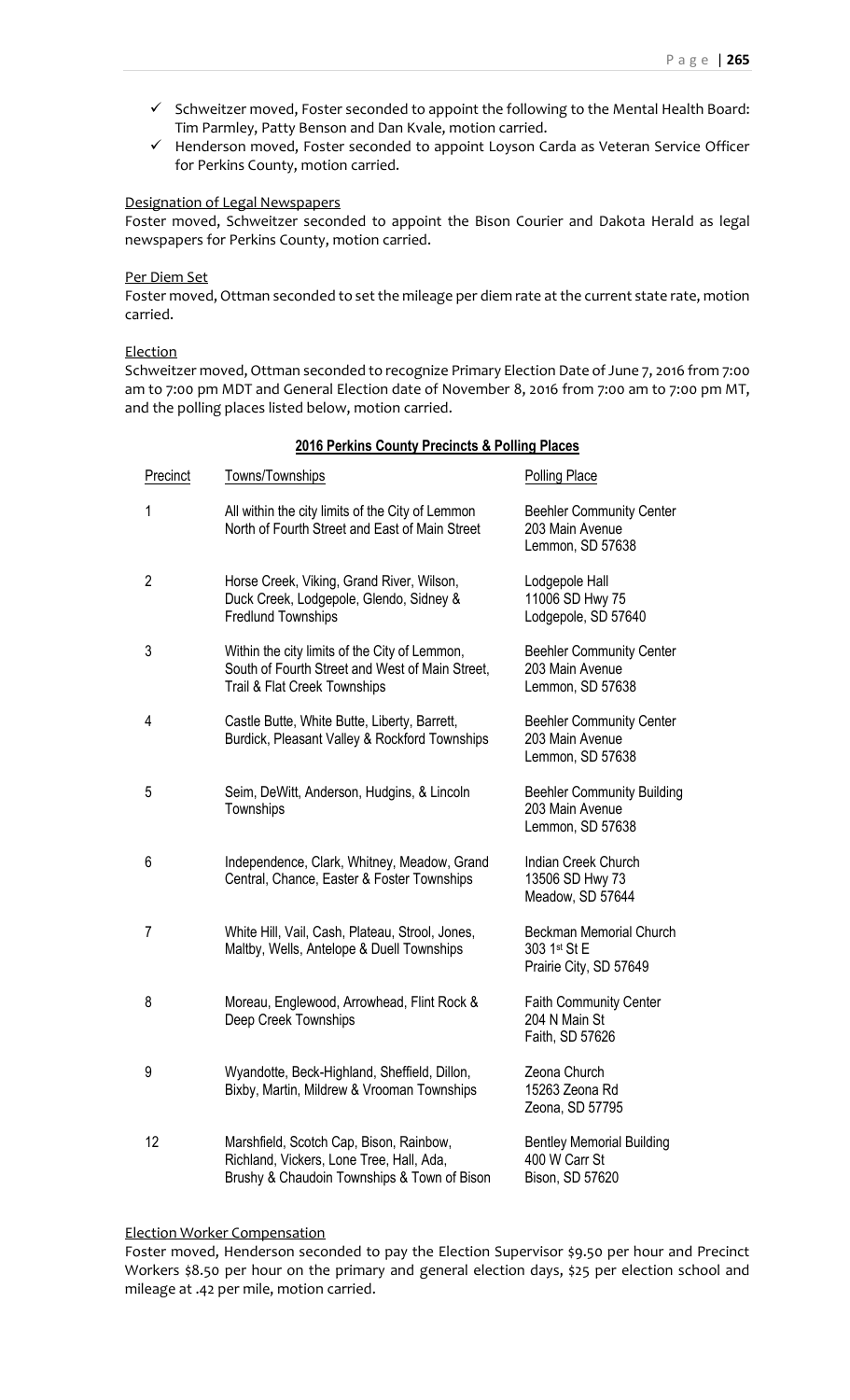## Dacotah Bank Insurance

Anthony Fike from Dacotah Insurance was present to review the Commercial, Liability Property and Automobile Insurance coverage for Perkins County. Henderson moved, Foster seconded to accept the quote in the amount of \$44,404.00 for insurance with the addition of the following buildings: Old Jail, Chemical Building, Announcement Booth, Cement Bathroom, and Grandstands, motion carried.

# Annual Publication of Salaries

Schweitzer moved, Henderson seconded to increase the base wage 2.5% across the board for hourly and salaried employees. Discussion was held. Schweitzer moved, Foster seconded to amend the motion to exclude the commissioners, amendment to the motion carried; Shane Penfield requested that his 2.5% increase be given to Casey Deibert and establishing a base wage of \$15.76 per hour. Schweitzer moved, Foster seconded to amend the motion giving Penfield's 2.5% increase to Casey Deibert and setting her base wage at \$15.76 and leaving Penfield's base wage at the 2015 amount, amendment to the motion carried. Foster called for a vote on the original motion as amended, all ayes, motion carried.

The 2016 wages, including longevity, are as follows:

Mike Schweitzer **Commissioner Commissioner** \$7,067.04/year Rusty Foster **Commissioner Example 2018** S7,067.04/year

Willard Ottman Commissioner **\$7,067.04/year** Brad W. Besler **Commissioner Example 2018** S7,067.04/year Wayne Henderson Commissioner **6000 Commissioner** \$7,067.04/year Shane C. Penfield States Attorney Shane C. Penfield States Attorney Casey Deibert **Administrative Assistant** \$24,741.60/year Sylvia Chapman Finance Officer **Finance Officer** \$53,296.63/year Paulette Fero **Deputy Finance Officer** \$16.07/hour Paula Kopren **Deputy Finance Officer** \$15.31/hour Heidi Stevens **Register of Deeds** \$41,506.82/year Paulette Ellison Temp Deputy Register of Deeds \$14.81/hour Rownea Gerbracht Director of Equalization \$42,546.82/year Jeanette Kruger **Deputy Director of Equalization** \$15.11/hour BreAnn Nelson **Deputy II Director of Equalization** \$13.98/hour Kelly Serr Sheriff \$55,916.68/year Kirby Chapman **Chief Deputy Sheriff** \$46,169.87/year William B. Johnson III Deputy Sheriff **1998**/hour Greg Karels **Show Shere** Deputy Sheriff **19.22-19.22-19.22** Assessment Republic Assessment Republic Assessment R Matthew Schackow Deputy Sheriff  $\frac{1}{2}$  str.79/hour Antonio Garcia **1888** Deputy Sheriff **1888** 17.69/hour Alan McGinnis **Part-time Deputy Sheriff** \$14.35/hour Tamara Buer **Administrative Deputy** \$16.61/hour Jackie Van Vactor **Custodial** 525,667.20/year Custodian Fill-In Custodial \$9.86/hour Jill Olson **Administrative Assistant** \$13.52/hour Loyson Carda **Veteran Service 12.23/hour** Loyson Carda **Weed Supervisor** \$1000.00/month Duane Holtgard **Highway Superintendent** \$53,420.68/year Patsy Crow Secretary Secretary \$17.00/hour Jeff Van Vactor Maintenance Worker \$18.86/hour Joseph Green Maintenance Worker \$18.45/hour Patrick Clark Maintenance Worker \$17.63/hour Daroll Aukland Maintenance Worker \$16.84/hour Cody Green Maintenance Worker \$16.64/hour Matthew Chandler Maintenance Worker 516.64/hour Julie Bachand Maintenance Worker \$16.64/hour Matthew Drake Butsavage Maintenance Worker \$16.54/hour Rick Stevens Maintenance Worker \$16.54/hour Certified **Part-time Jailers Brace Accord Accord Part-time Jailers \$12.30/hour** Non-Certified Part-time Jailers \$11.28/hour Extension Board \$35.00/meeting Comprehensive Planning Board \$50.00/meeting Weed Board Chairman \$125.00/meeting Weed Board **\$100.00**/meeting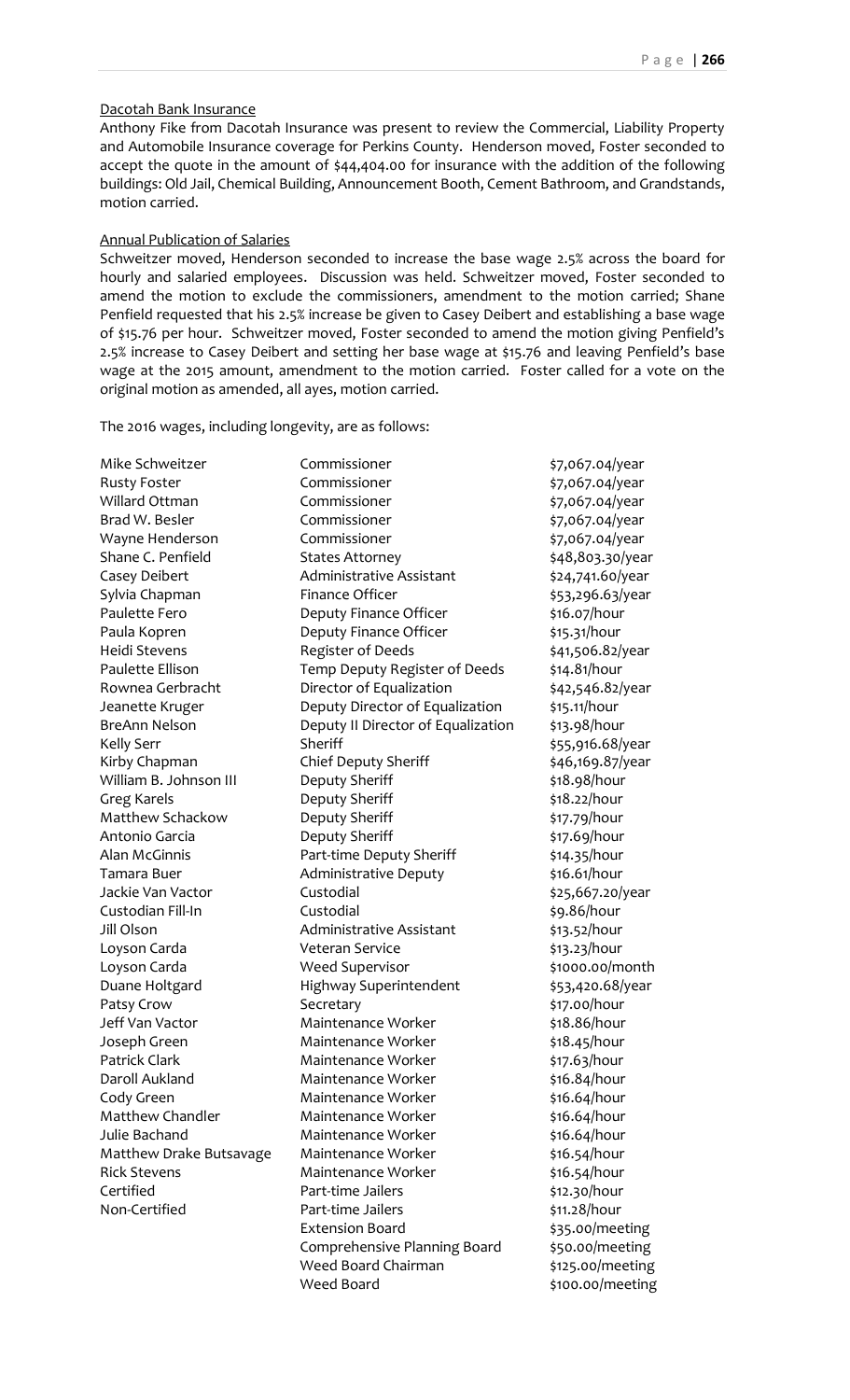Highway Superintendent

- $\checkmark$  Highway Superintendent Holtgard reviewed the Monthly Project and Maintenance Report with the Commission.
- $\checkmark$  Schweitzer moved, Foster seconded to grant permission to Holtgard to piggyback off of the Beadle County culvert bid, motion carried.
- $\checkmark$  Holtgard requested permission to advertise for bids for chip sealing the White Butte Road. The chips have already been purchased and are stock piled along the White Butte Road. Henderson moved, Schweitzer seconded to authorize Holtgard to advertise for bids for chip sealing the White Butte Road, motion carried.
- $\checkmark$  Holtgard presented the Weight Limit Resolution for passage. Foster moved, Henderson seconded to approve Resolution 2016-1 Perkins County Weight Limit Enforcement Resolution, roll call vote: Schweitzer aye, Foster aye, Henderson aye, Ottman aye, Besler aye, motion carried.

# *Resolution 2016-01*

# *PERKINS COUNTY WEIGHT LIMIT ENFORCEMENT RESOLUTION*

*WHEREAS, seasonal climatic changes can be detrimental to our highways, causing serious and expensive damage to occur, and*

*WHEREAS, the Perkins County Board of County Commissioners, desires to protect existing Perkins County Highways, ultimately saving tax dollars and,*

*WHEREAS, the Perkins County Board of County Commissioners, desire the enforcement of weight limitations on Perkins County Roads as set forth and posted by the Perkins County Highway Superintendent.*

# *NOW THEREFORE BE IT RESOLVED;*

*WHEREAS, the spring load restrictions on Perkins County Highways shall be set at Six (6) tons per axle on County Highways C-19, C-3, C-9, C-9A, C-25 and C-2 during the spring thaw period and when limit signs are in place. The South Dakota Highway*  Patrol is hereby requested to enforce these spring weight restrictions on Perkins *County Highways.*

*BE IT FURTHER RESOLVED, that the penalty for the violation of the load restrictions shall be set forth in SDCL 32-22-55.*

#### Delinquent Tax List

The Commission reviewed the Delinquent Tax List as of December 31, 2015.

#### Economic Development

Discussion was held on the possibility of making a county-wide economic development.

#### Bee Hives

Discussion was held on the placement of bee hives in Perkins County. State's Attorney Penfield will draft up a resolution concerning bee hives.

#### Monitor

Foster moved, Ottman seconded to authorize Schweitzer up to \$,2000.00 towards the purchase of a new monitor/tv for the Commissioner Room, motion carried.

#### Wade Huntington

Wade Huntington with the South Dakota Department of Health was present to review the recent WIC reports with the Commission. Discussion was held concerning utilizing Perkins County secretarial staff Jill Olson at the Faith Office once every even month. The State would reimburse Perkins County for those days. Schweitzer moved, Foster seconded to approve the use of Perkins County's secretarial staff once every even month at the Faith office with the State reimbursing Perkins County for costs incurred, motion carried.

# Claims

The following claims were presented and approved for payment, December payroll: 104,486.85; IRS, fica, 7,222.49; SD Retirement, retirement, 5,616.88; Delta Dental, insurance, 1,303.66; Medico